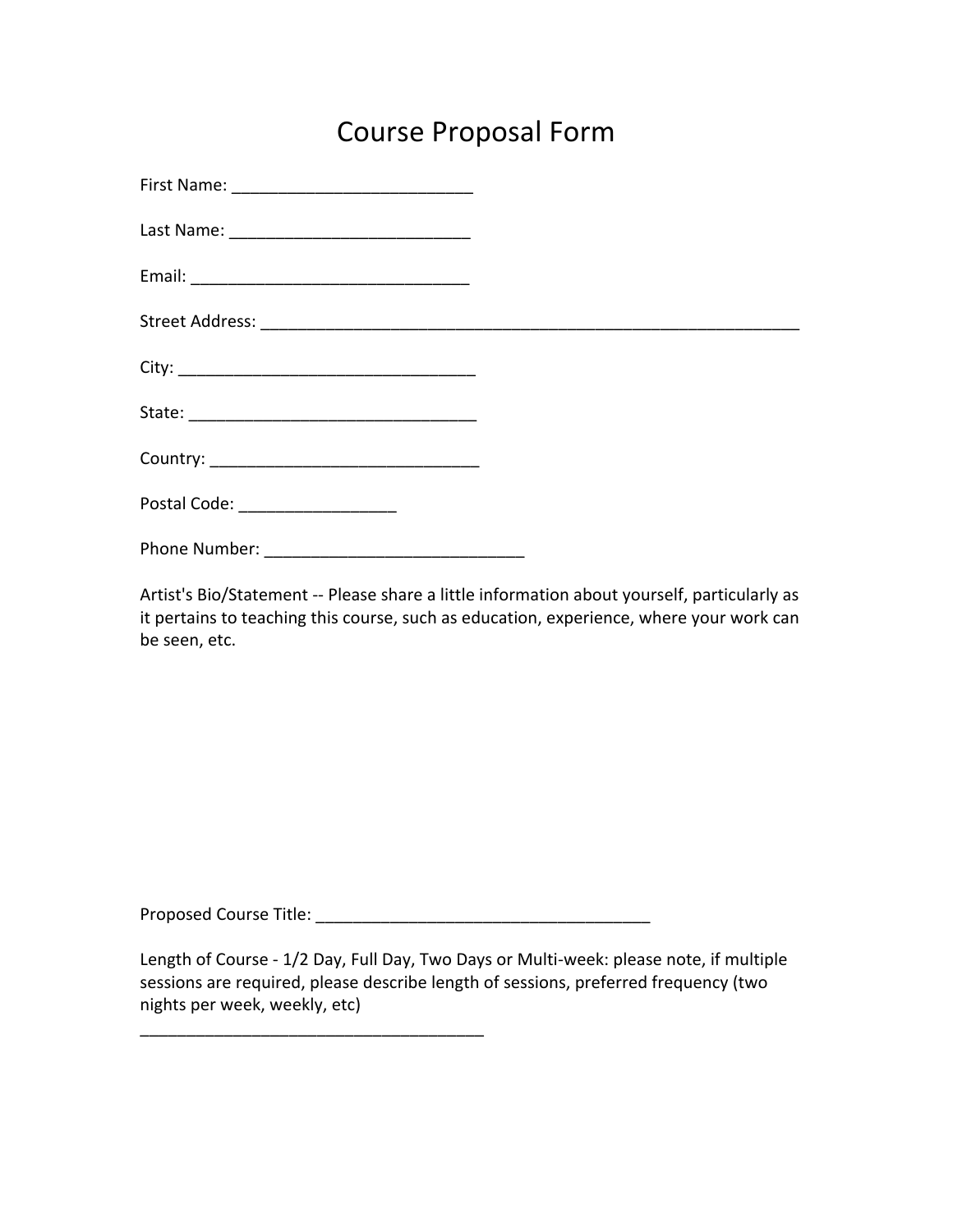Course Description: Please be very detailed here, we can pare it down later for promotional materials. Also, please note -- if you are proposing multiple sessions, please describe each session.

Materials List and/or Fee-- Please provide a detailed list of materials students need to bring to class and/or the amount to be paid for instructor-provided materials.

Maximum Number of Students?: \_\_\_\_\_\_\_\_\_\_\_\_\_\_\_\_

What Age is this Class Suitable for? (example: "responsible young adult," "18 and older, exceptions with special permission," or "Ages 8-14"

Preferred Date(s) and Time:

 $\overline{\phantom{a}}$  , where  $\overline{\phantom{a}}$ 

Preferred Days of the Week (In general, if above dates not available)

Preferred Times of Day/Evening (In general, if above dates not available):

\_\_\_\_\_\_\_\_\_\_\_\_\_\_\_\_\_\_\_\_\_\_\_\_\_\_\_\_\_\_\_\_\_\_\_\_\_\_\_\_\_\_\_\_\_\_\_\_\_\_\_\_\_\_\_\_\_\_\_\_\_\_\_

\_\_\_\_\_\_\_\_\_\_\_\_\_\_\_\_\_\_\_\_\_\_\_\_\_\_\_\_\_\_\_\_\_\_\_\_\_\_\_\_\_\_\_\_\_\_\_\_\_\_\_\_\_\_\_\_\_\_\_\_\_\_\_

\_\_\_\_\_\_\_\_\_\_\_\_\_\_\_\_\_\_\_\_\_\_\_\_\_\_\_\_\_\_\_\_\_\_\_\_\_\_\_\_\_\_\_\_\_\_\_\_\_\_\_\_\_\_\_\_\_\_\_\_\_\_\_